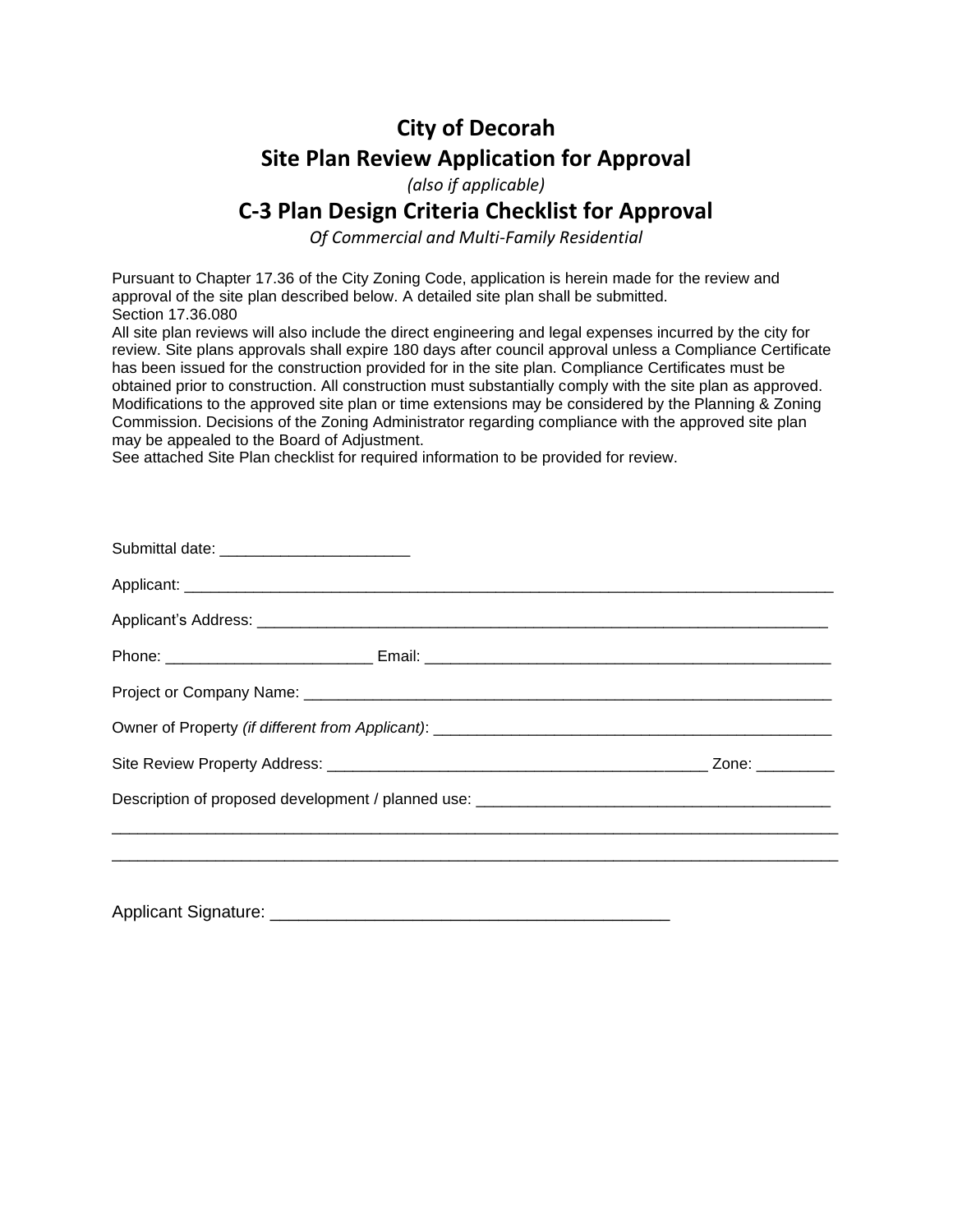| (The following to be completed by City of Decorah) |                                                    |  |  |
|----------------------------------------------------|----------------------------------------------------|--|--|
|                                                    | Fee: ____________________ (see fee schedule below) |  |  |
|                                                    |                                                    |  |  |
| Date of DHPC Review                                | Decorah Historic Preservation Commission           |  |  |
|                                                    |                                                    |  |  |
| Date of BOA Review                                 | Board of Adjustment Action                         |  |  |
|                                                    |                                                    |  |  |
| Date of P&Z Review                                 | Planning & Zoning Commission Action                |  |  |
|                                                    |                                                    |  |  |
| Date of Council Review                             | <b>City Council Action</b>                         |  |  |
| Copy to: Zoning administrator/ City Engineer       |                                                    |  |  |
|                                                    |                                                    |  |  |
| Fee Schedule:                                      |                                                    |  |  |
| <b>Residential Site Plans:</b>                     | \$ ____________ (see Exhibit A - fee schedule)     |  |  |
| <b>Commercial Site Plans:</b>                      | \$250.00                                           |  |  |
| (Additional Fee Below If)                          |                                                    |  |  |
| C-3 District Site Plans:                           | \$50.00                                            |  |  |

## **Site plan review checklist For Planning & Zoning Approval**

Per section **17.36.020 - Procedure. A**. Whenever any person, firm, corporation or other group wishes to develop any tract, lot or parcel of land within the city located in any zoning district for all uses except single-family dwellings and new two-family dwellings such person shall cause to be prepared a site plan of such development and shall submit ten copies of the site plan to the zoning administrator. The provisions of this section shall also be applicable to the conversion of a single-family residence to a duplex or multi-unit dwelling and to the redevelopment, enlargement or extension of square footage of more than twenty-five percent of any commercial or industrial uses and structures existing at the time of the adoption of the ordinance codified in this title and for all uses including single-family and two-family dwellings subject to the COS regulations. The site plan shall contain such information and data as outlined herein.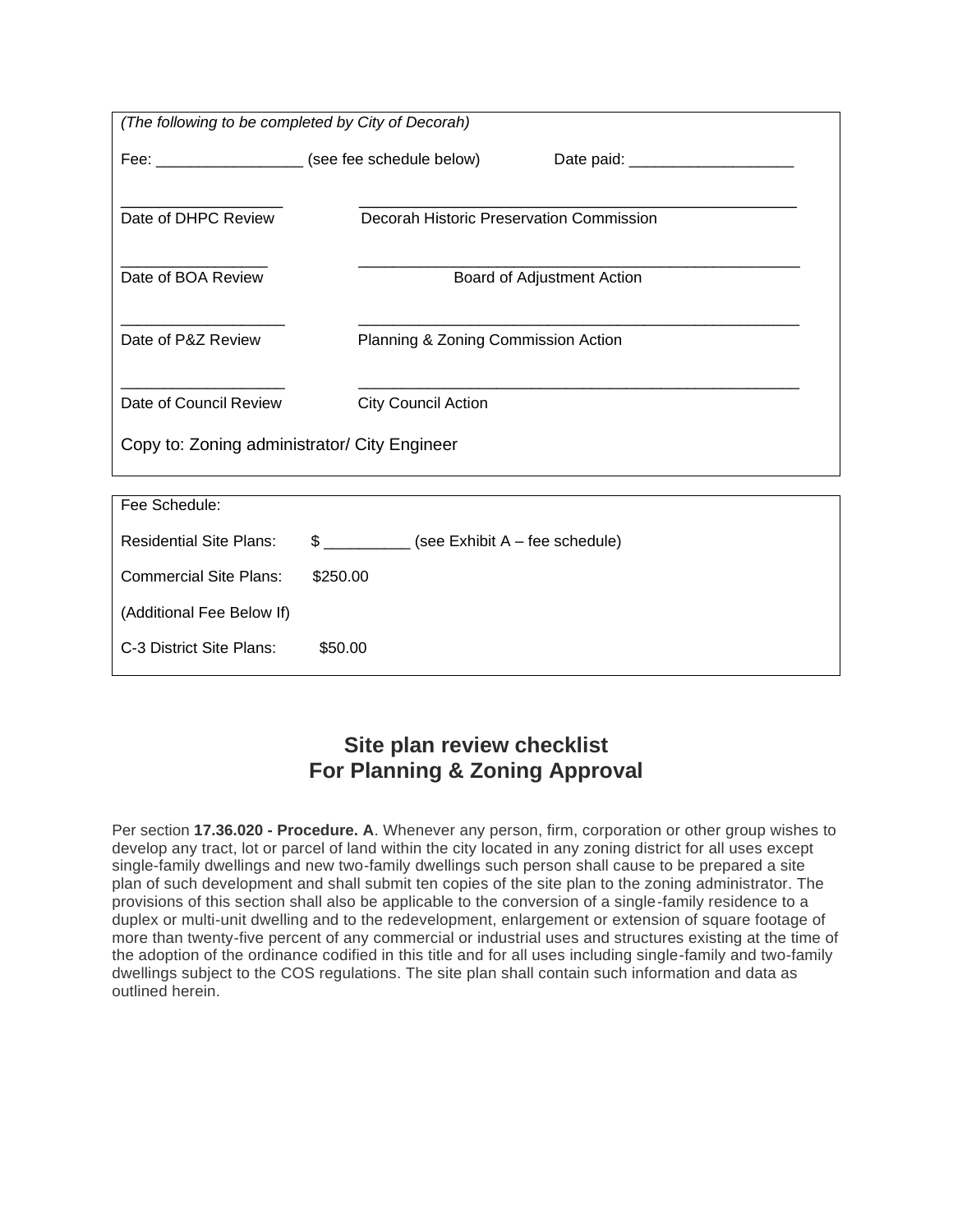The following Checklist items are Required to be shown on the Submitted Site Plan. **X** to indicates if compliant. **NA** To Indicate Not Applicable. (Items listed in **Bold** Text Below Are Required of Site Plan Review & Planning & Zoning Approval)

- 1. \_\_\_\_\_\_\_ **Scale. (no less than 1" = 50')**
- 2. \_\_\_\_\_\_\_ **North Arrow**
- 3. \_\_\_\_\_\_\_ **Drawing Title**
- 4. \_\_\_\_\_\_\_ **Drawing Title Block: (Project Name, Project Address, Designer/Architect Information, Date Released)**
- 5. \_\_\_\_\_\_\_ **Property / Legal Description / Zoning (Current & Proposed)**
- 6. \_\_\_\_\_\_\_ **Property Lines with Dimensions**
- 7. **\_\_\_\_\_\_\_ Existing Streets**
- 8. \_\_\_\_\_\_\_ **Lot Square Footage or Acreage**
- 9. \_\_\_\_\_\_\_ **Setbacks (Building, Parking, & Drives)**
- 10. \_\_\_\_\_\_\_ **Easements**
- 11. \_\_\_\_\_\_\_ **Utilities (New & Existing Per City Engineer Checklist) (Provide Additional Drawing If Needed)**
- 12. \_\_\_\_\_\_\_ **Building Square Footage & No. of Stories**
- 13. \_\_\_\_\_\_\_ **Parking Layout** & Traffic Flow Arrows
- 14. \_\_\_\_\_\_\_ Required Parking & Actual Parking Totals
- 15. \_\_\_\_\_\_\_ **Barrier Free Parking** (Indicate Signage Locations/Details & **Hazard Striping**)
- 16. \_\_\_\_\_\_\_ **Drives / Paving** (Indicate Concrete, Bituminous, Etc.)
- 17. \_\_\_\_\_\_\_ **Curbing** (Type & Gutter Width)
- 18. \_\_\_\_\_\_\_ **Site Approach** (Indicate Concrete & Walk Locations)
- 19. \_\_\_\_\_\_\_ **Trash/Recycle or Equipment Enclosures** (Detail of Construction & Materials)
- 20. \_\_\_\_\_\_\_ **Landscaping** and Impervious VS Landscape Ratios
- 21. \_\_\_\_\_\_\_ Curb Radius or Flare Sizes
- 22. \_\_\_\_\_\_\_ **Sidewalk & Concrete Pad Locations** (Sizes, Widths, & Thickness)
- 23. \_\_\_\_\_\_\_ **Curb Cuts & Ramps** (Indicate Slopes)
- 24. \_\_\_\_\_\_\_\_ Curb & Paving Details
- 25. \_\_\_\_\_\_\_ **Site Signage Locations Indicated**
- 26. \_\_\_\_\_\_\_ **Site Lighting** (Cut-Off Style Lighting Required- Provide Details & Specs)
- 27. \_\_\_\_\_\_\_ **Dimensions** (Full Site Dimensions)
- 28. \_\_\_\_\_\_\_ **Bicycle Parking**
- 29. **\_\_\_\_\_\_\_ Fencing & Screening** (Details Of Height & Materials)

Required items to be shown on the Final Site Grading Plan. **X** indicates compliance. **NA** Not Applicable. (Items listed in **Bold** Text Below Are Required of Site Grading Plan Review & Planning & Zoning Approval)

- 1. \_\_\_\_\_\_\_ **Proposed Contour Lines not less than 5' Increments.** (2' Increments on Final)
- 2. \_\_\_\_\_\_\_ Existing Contour Lines not Less Than 5' Increments
- 3. \_\_\_\_\_\_\_ Spot Elevations
- 4. \_\_\_\_\_\_\_ **Directional Arrows Of Flow** With Percentage Of Flow
- 5. \_\_\_\_\_\_\_ **Storm Water Management Plan Chapter 13.44** if disturbing 1+ acre (Ponds & Retention Areas)